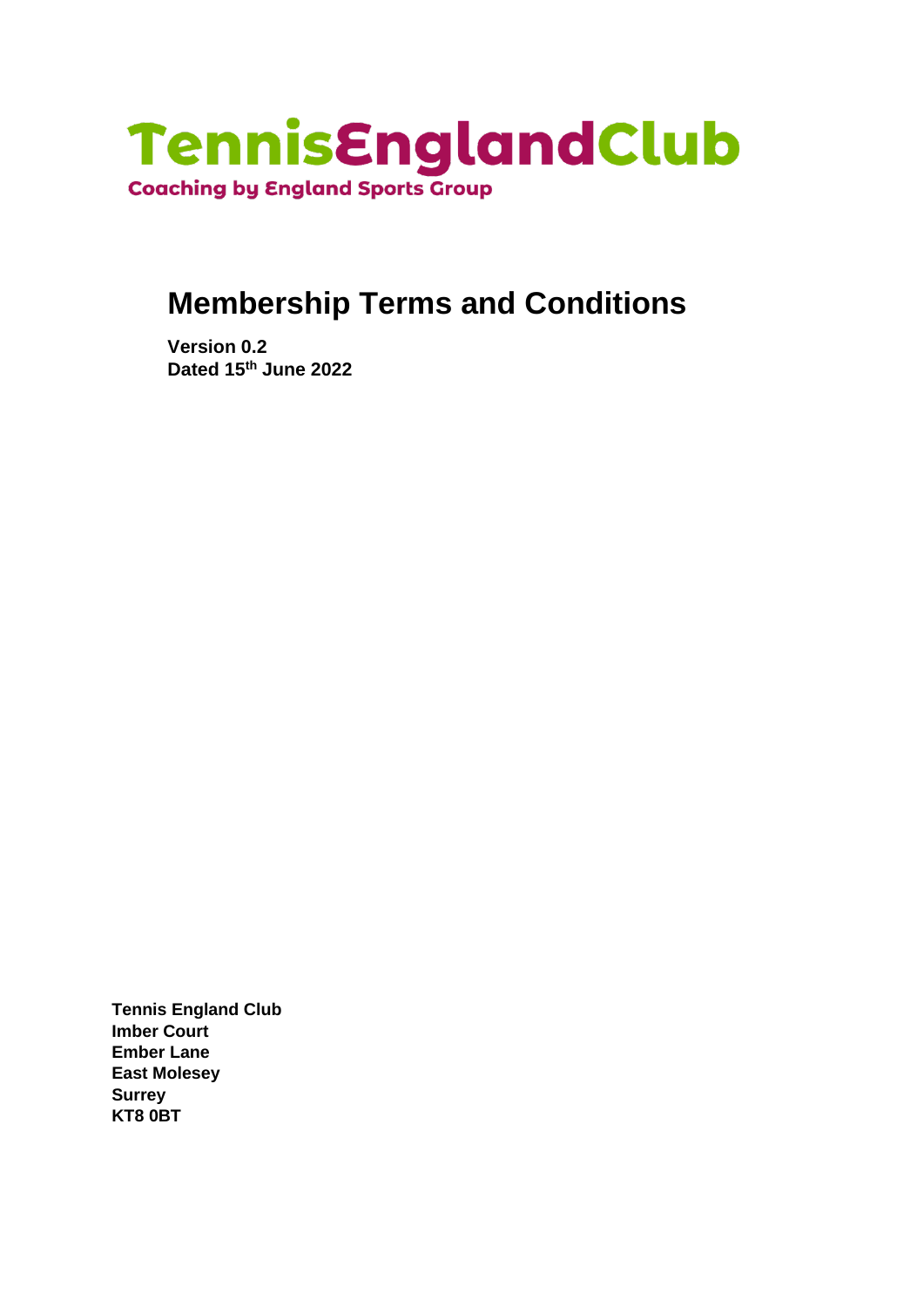# **MEMBERSHIP TERMS AND CONDITIONS & CLUB RULES INTRODUCTION**

- The Tennis England Club team shall determine the Terms and Conditions and rules for the use of the club and is empowered to make, repeal and amend them, and also to delegate their operation to the Chairman.
- A copy of the Terms and Conditions and rules will be displayed at all times and will also be available for inspection at reception and displayed on the club's website.
- The club shall be managed by the Tennis England Club team. This team shall consist of Chairman, Membership Manager, Director of Sport, Head of Marketing and a coaching team.
- The Tennis England Club team shall reserve the right to suspend membership or refuse an application.

# **MEMBERSHIP**

- 1. Membership options can be found on ClubSpark via <https://clubspark.lta.org.uk/TennisEnglandImberCourt/Membership/Join>
- 2. The membership agreement commences when a member's payment has been received. Payment also acts as confirmation that the member has read and agreed to the Terms and Conditions.
- 3. Membership starts on a date agreed by both parties and expires on the renewal date. These are specified on the online payment system. Membership cannot be cancelled during this period irrespective of a change to personal circumstance. Exceptions to this are at the discretion of the Chairman.
- 4. Every member will receive a membership card. Replacement cards will incur a fee of £10 to be paid to the club. Any person on the club's premises, or playing for any of the club's teams, may be asked for proof of membership, which must be freely given.
- 5. Membership is open to all. The club requires all those taking part in coaching to become members, except for specified introductory offers.
- 6. Membership is not transferable and must only be used by the registered member. Any misuse will result in the membership being cancelled without any refunds.
- 7. The leadership team of Tennis England Club reserve the right to cancel any membership if the member is in breach of the rules or if their conduct, in the view of the management of Tennis England Club, is offensive to customers and/or staff, or represents a health and safety danger.
- 8. Membership entitles a member to full use of the club's facilities during opening hours associated with the type of membership they have purchased.
- 9. Categories of membership and subscription rates shall be determined by the leadership team, details of which are available on the website and at reception.
- 10. Membership can be temporarily frozen in the event of an injury, or a major operation, exceptions to this are at the Chairman's discretion, for a minimum of one month and a maximum of 3 months in any one membership year on receipt of a physio, hospital or doctor's letter. Alternatively, a tennis membership may be converted to a padel membership during recovery. When a member is pregnant, her membership can be temporarily frozen for up to 6 months in the pre-birth and/or immediately post-birth period, on application to the membership secretary.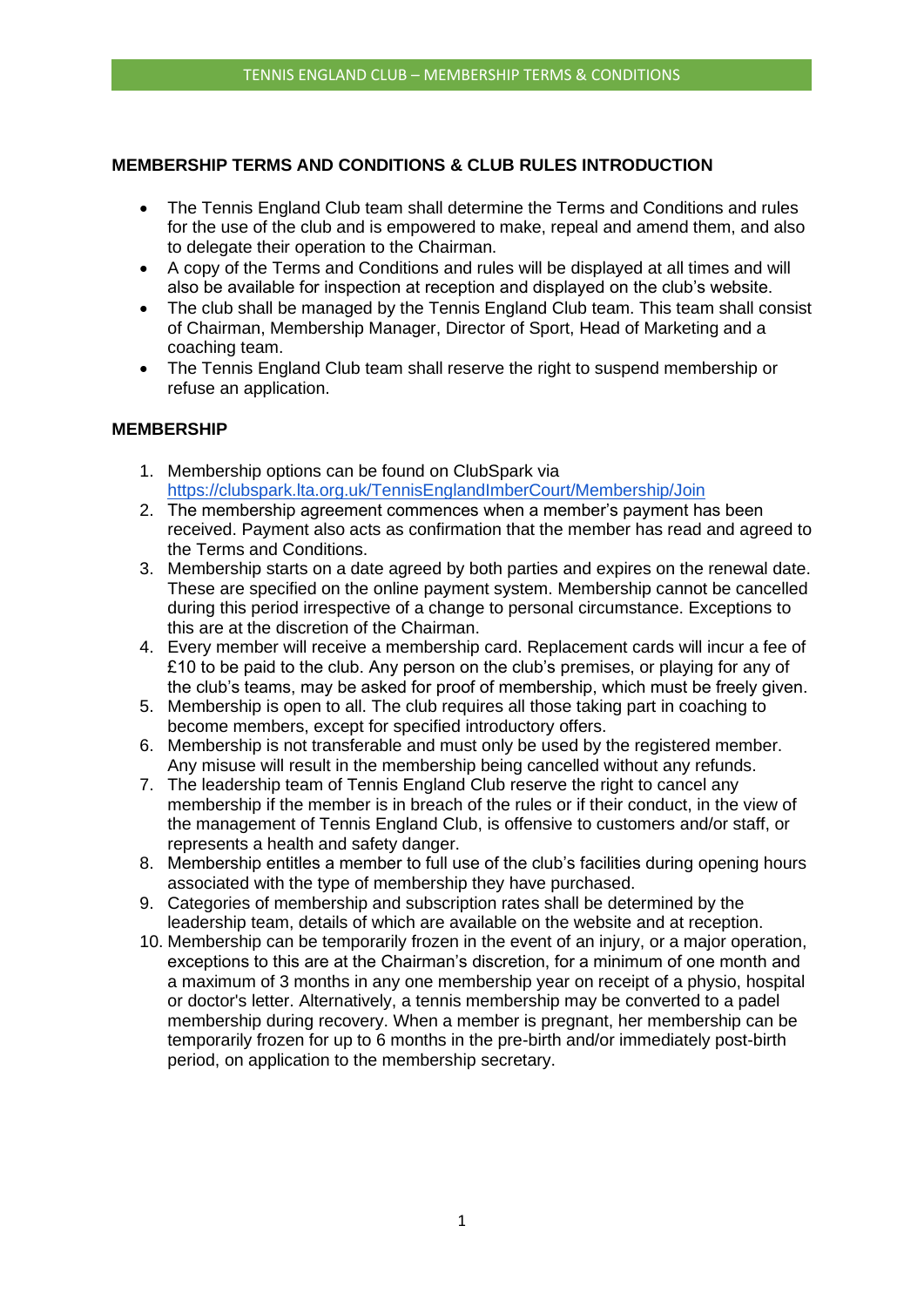#### **FEES AND CHARGES**

- 1. The membership fee is due from the member and is payable at the start of this agreement. Any portion of the membership fee will only be refundable in the event of being unable to provide the member with the membership services. Such refund would be calculated on a pro-rota basis to the break in services experienced.
- 2. Members' subscriptions and coaching fees shall be paid on or before the due date. Failure to make payments on time could result in access to the facilities being withdrawn.
- 3. On occasion the club may run promotions: it is the final decision of the club's management to whom the promotion is available and the terms of the promotion.

## **GENERAL TERMS OF MEMBERSHIP AGREEMENT**

- 1. The member will advise Tennis England Club immediately of any change to personal details.
- 2. The member agrees to comply with the rules of membership.
- 3. The member must cancel any advance court booking as soon as they are aware that they can't attend their booking. Continuous misuse of the booking system could result in a temporary block to their on-line booking account.
- 4. Tennis England Club reserves the right to make changes to any memberships, court bookings, coaching groups or classes, where it is beneficial to the running of the club.
- 5. The membership agreement is governed by English Law.

## **FACILITIES AND SERVICES**

- 1. Details of facility opening times are available at reception, ClubSpark and our website.
- 2. Members may not loan their membership card or permit its use by anyone else or share their unique code to access the electronic gate with anyone else.
- 3. Tennis England Club reserves the right to close the club or areas of the club from time to time at the management's discretion. E.g., for maintenance repairs, refurbishment, cleaning, local emergencies and bank and public holiday periods.
- 4. Opening hours are subject to change by Tennis England Club giving advance notice to members were reasonably practical.

## **LIMITATION OF LIABILITY**

- 1. Members and visitors must secure their personal belongings at all times whilst using the club's facilities. Tennis England Club, its employees, agents or sub-contractors, will not be liable for any loss, damage or theft of any property brought onto Tennis England Club premises.
- 2. It is the responsibility of the hirer to make his/her own insurance arrangements if required.
- 3. Members and visitors are responsible for ensuring their correct operation or use of any Tennis England Club facilities.
- 4. Some areas of Tennis England Club are unsupervised and Tennis England Club does not accept responsibility for any harm or injury to an unsupervised member unless caused by our employees, agents, sub-contractors, or by our negligent act or omission.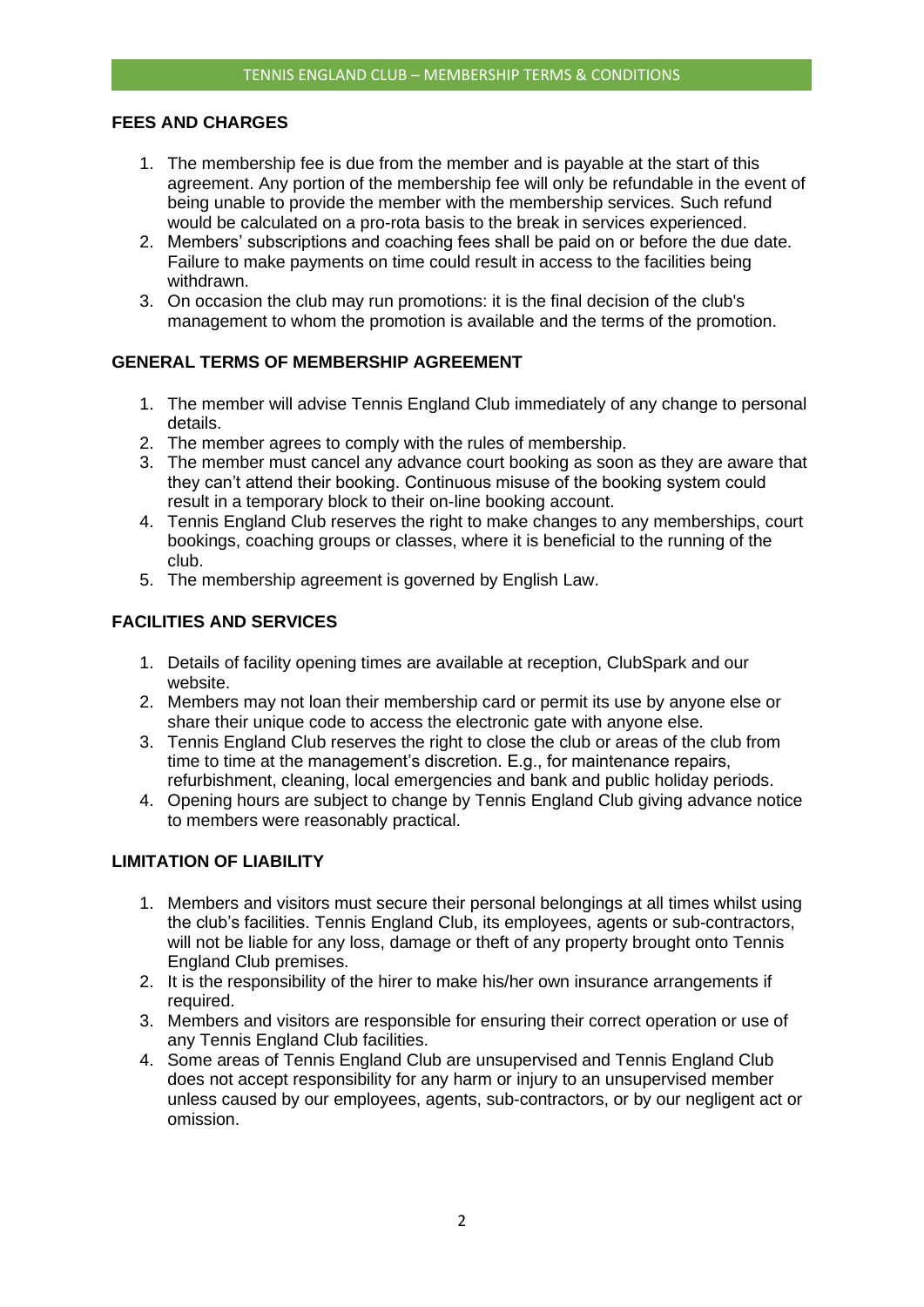#### **MISCELLANEOUS**

- 1. Tennis England Club reserves the right to use any photographs of Tennis England Club facilities (which may include you, provided your inclusion is incidental) for press and promotional purposes provided reasonable notice is given.
- 2. Tennis England Club's failure to enforce its rights at any time, for any period and for whatever reason, will not be constructed as a waiver of such rights; neither will any failure to identify or act upon a member's breach of the terms of their membership agreement be deemed an affirmation by Tennis England Club that the member's behaviour is acceptable.

# **GUESTS**

- 1. Members introducing guests to the club to use any of the facilities shall ensure that the correct guest fee is paid online and shall be responsible for the conduct of their visitors.
- 2. Members booking a court to play with a guest must name the guest during the booking process.
- 3. No member's guest shall be allowed to play more than five times a year as a guest, unless playing in the club's pay and play scheme (if available). Other non-members must pay the appropriate fees online.
- 4. Guests must be accompanied by a club member and may be asked to provide proof of purchase of the guest fee.
- 5. Members, guests and non-Members who have booked a court shall have access to the club's café/bar area and washroom facilities.
- **6.** No guests or non-members are allowed at social club sessions.

## **CLUB PREMISES**

- 1. The rules must comply with the requirements of the Licensing Act 2003.
- 2. Members must be aware of the fire and emergency exits and the position of fire extinguishers and the fire assembly points.
- 3. Smoking is not allowed in the clubhouse and courts. A designated smoking area is available opposite the club entrance and is marked accordingly. This is the only place where smoking is allowed. E cigarettes are only permitted in the designated smoking area.
- 4. Dogs (other than guide dogs) and other pets are not allowed in the club buildings or any court areas. Dogs on a lead are allowed on the grass areas, via access around the perimeter of the courts and not through the club. Any other arrangement is at the discretion of the Tennis England Club.
- 5. Dog owners must take responsibility for their dog's behaviour and clear up any fouling, which should be removed from the site. According to the Anti-Social Behaviour, Crime and Policing Act 2014; a person who doesn't clean up after their dog may face an on-the-spot fine of up to £80. These fines are known as fixed penalty notices. If a person refuses to pay, they can be taken to the local Magistrates Court for the dog fouling offence and fined up to £1,000.
- 6. If a dog is causing a nuisance, the owner can be asked by Tennis England Club to remove the dog from the premises.
- 7. No bicycles, scooters, Heelys, roller blades/skates or skate boards should be used on the courts or club buildings.
- 8. Any damage to the club premises or its contents must be reported to a member of staff immediately.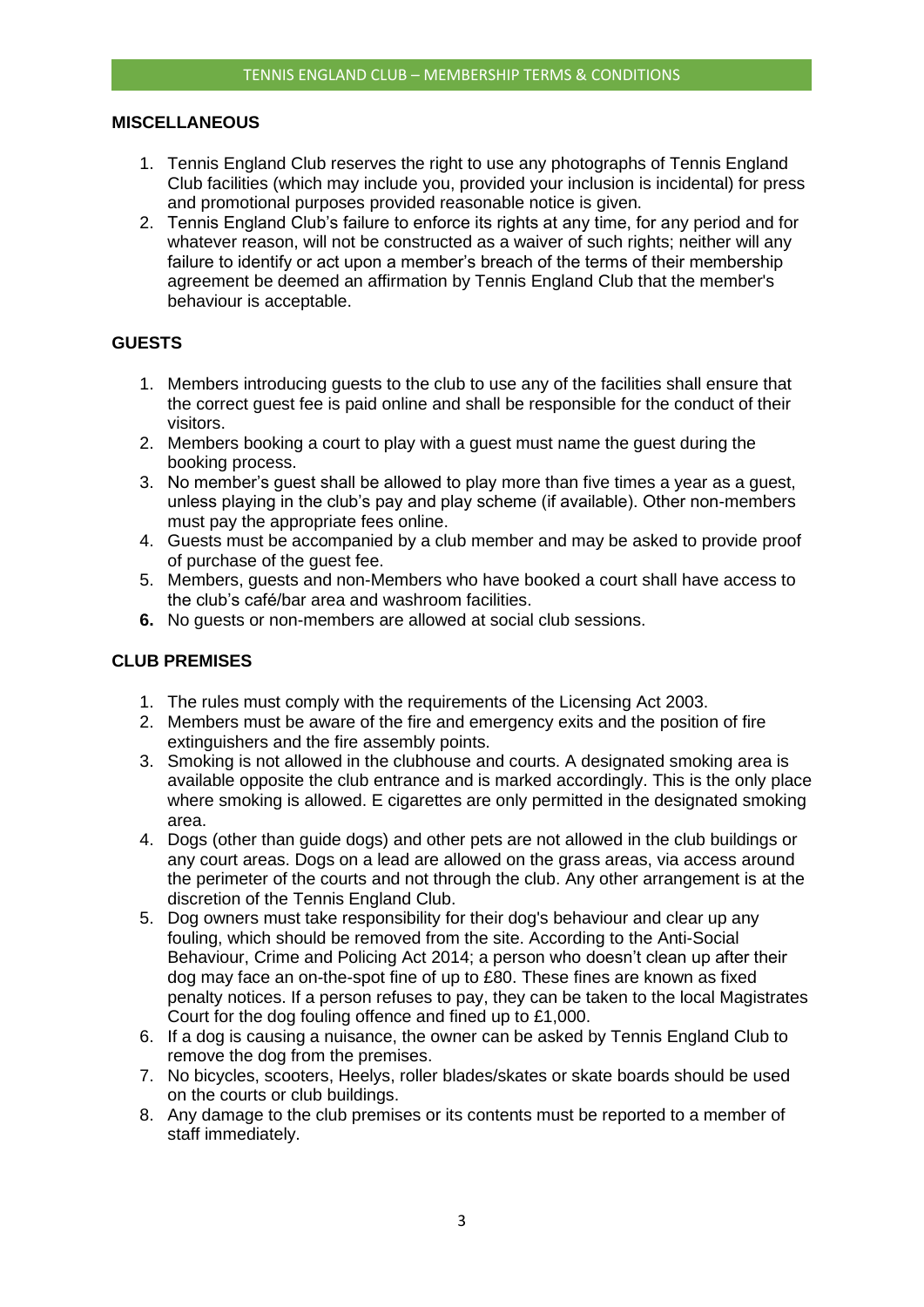- 9. The club may hire the club premises, or part thereof, to any member or other party for purposes and periods as deemed appropriate. The club premises shall not be used for party political or sectarian religious purposes.
- 10. Members must park in the marked parking spaces, and respect the disabled parking provisions and drop off areas. Exceptions will be made for vehicles loading and unloading.
- 11. Cars shall not be parked so as to cause an obstruction at the entrance to, or exits from, the club. Cars are parked at the owner's risk.
- 12. No glass is allowed on the courts.
- 13. No intoxicating liquors are permitted to be consumed on any part of the courts.
- 14. Spitting is not allowed on the courts.
- 15. Balls which are knocked out of court during play should be recovered.
- 16. Please leave the toilet facilities in a good, clean condition when done.

# **COURT ETIQUETTE, CONDUCT AND BEHAVIOUR**

- 1. Suitable sports clothing and shoes with non-marking soles shall be worn on all courts at all times.
- 2. In the interest of the safety of players and good manners, members should not walk across the back of a court when play is in progress.
- 3. If others are waiting then please finish your set and allow them on to play. Please stick to the times you have booked.
- 4. If people are already on your court, don't disturb them until their time is up.
- 5. Members will not abuse the facilities or equipment at Tennis England Club and will be required to pay for any damage to property where they have wilfully or negligently caused such damage.
- 6. Members are responsible for ensuring that the behaviour and noise level does not disturb other users of the courts. Talk quietly when standing near courts that are in use.
- 7. Users must dispose of any rubbish or waste materials.
- 8. Aggressive or abusive behaviour to any other users of the club, any representatives of visiting clubs or any of the Tennis England Club team will not be tolerated and may result in membership being revoked and/or a ban from using facilities at the club.
- 9. Tennis England Club deems that any act of violence, threatening behaviour or abuse against its staff, coaches and anyone using the facilities is totally unacceptable and will not be tolerated by members, visitors or parents of members of the club. Whenever any such behaviour occurs, the club will take reasonable and appropriate action.
- 10. Be aware of matches being played and respect the players participating.

## **COURTS**

- 1. An online booking system is in operation on all courts and is managed by ClubSpark. [\(https://clubspark.lta.org.uk/TennisEnglandImberCourt/Booking](https://clubspark.lta.org.uk/TennisEnglandEastMolesey/Booking/)) Members can only make court bookings online. At certain times priority is given to league matches, club tournaments, coaching sessions and other events.
- 2. The Tennis England Club team is empowered to make rulings on matters concerning club play.

## **EQUIPMENT**

1. Tennis shoes and kit should be worn at all times whilst on court. Participants should ensure footwear is cleaned before entering the court areas.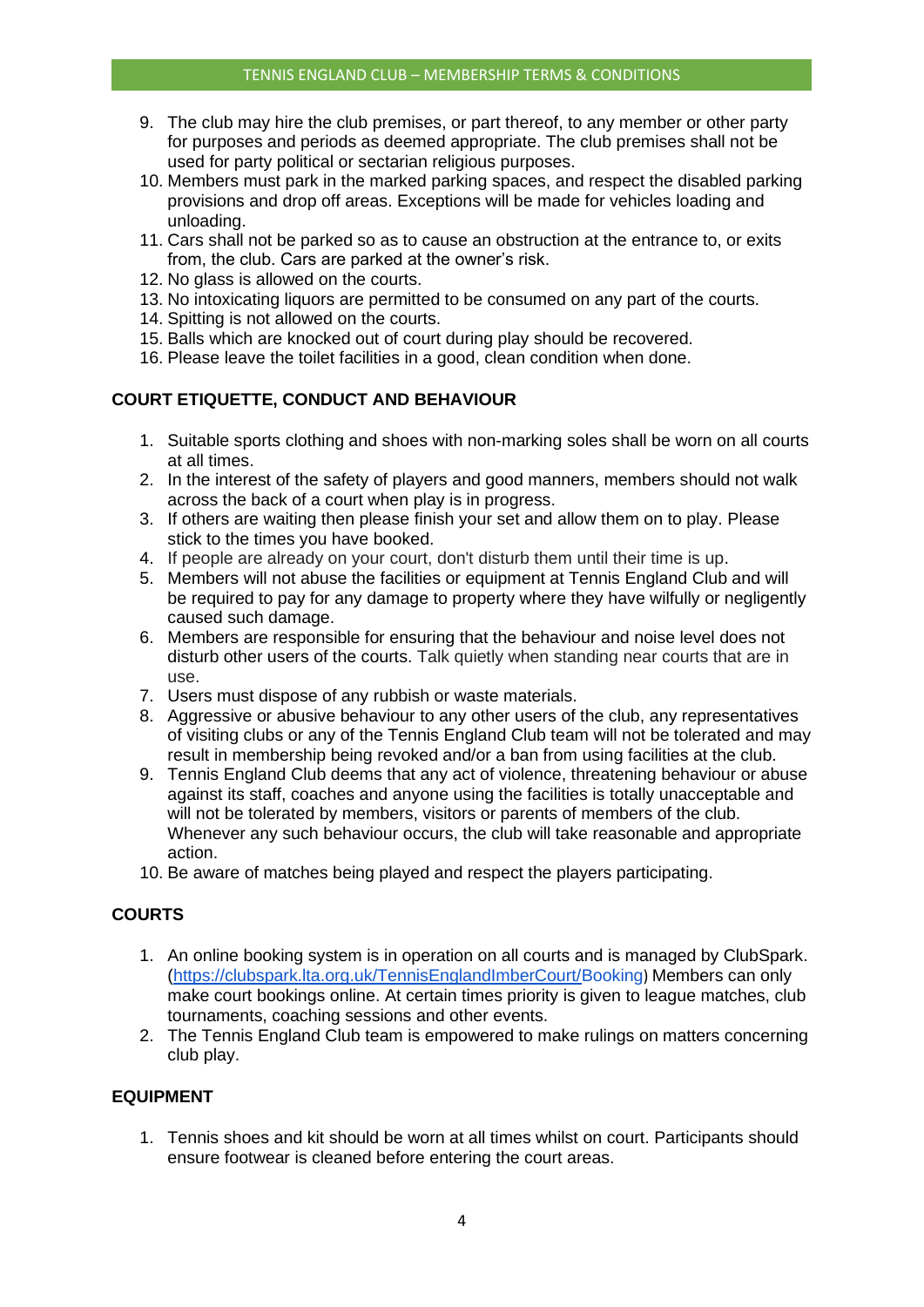2. Tennis/padel/pickle balls and rackets will be available to buy or hire from our office. Enquire about stock availability.

# **TEAMS**

Tennis England Club team will ensure that appropriate selection procedures are in place for all representative teams.

# **COACHING**

The club runs a coaching programme for everyone, adults and children, from beginners through to first team players. Details of the programme fees and booking arrangements for coaching with the Head Coach and assistant coaches are available in the club and website.

# **COMPLAINTS OR GRIEVANCES**

- 1. Any complaints associated with Tennis England Club should be directed to the Tennis England Club team (info@englandsportsgroup.com)
- 2. Any club member who wishes to raise a grievance should aim in the first instance to resolve it informally with a senior member of staff. However, if the grievance cannot be resolved informally, or the grievance relates to a staff member, the grievance should be set out in writing and forwarded to the club Chairperson.
- 3. The club Chairperson will nominate a senior Tennis England Club team member to deal with the grievance if suitable. Where appropriate they will arrange a meeting with the aggrieved member to seek to resolve the grievance.
- 4. If the grievance is not resolved to the satisfaction of the aggrieved member, he/she can appeal to the Tennis England Club team, setting out the grounds of the appeal in writing. The Tennis England Club team may, at its discretion, invite the aggrieved member to attend a further meeting. The decision of the team shall be final.

# **FIRST AID**

It is the individual's own responsibility to make their own first aid arrangements, such as the provision of a first aid kit, there is no legal requirement for the club to provide first aid facilities.

## **GENERAL OPENING HOURS**

- 1. The courts are available to be used by both club members and members of the public daily between 07:30 – 22:30 throughout the year.
- 2. Floodlight bookings are seasonal. Tennis floodlights operate until 9pm, whilst padel floodlight bookings run up to 10.30pm.

# **COURT CONDITION**

- 1. Tennis England Club is committed to making every reasonable effort to ensure the club's courts are available for community use. However, individual users have the responsibility to ascertain whether it is safe to use the courts – factors for this include, but are not limited to, the prevailing weather conditions.
- 2. It is the user's responsibility to ensure that all those involved in playing tennis/padel/pickle are made aware of the fact that they do so in all respects at their own risk.
- 3. Before commencing play, please ensure that you are wearing appropriate, clean footwear (we recommend changing into your tennis footwear at the seating area